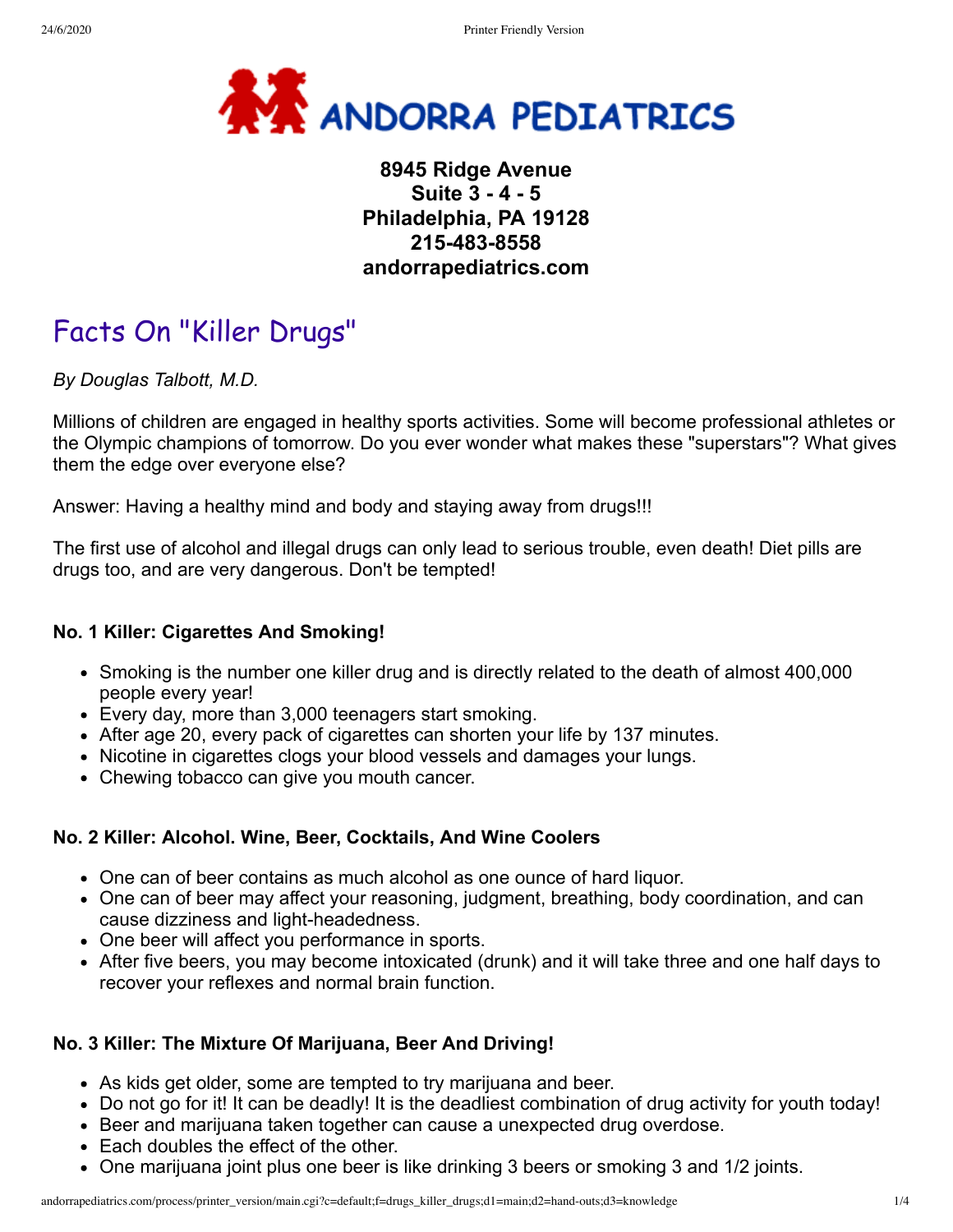## **Other Killer Drugs**

#### Cocaine

- You have read about some athletes who have used cocaine.
- Some have died after only using a small amount.
- Cocaine reduces performance on the field and can be addictive.
- Once you have become "hooked" on cocaine, it becomes very difficult to stop using it.
- First time users of cocaine think their performance is greatly improved.
- Cocaine fools the brain into believing one is doing great.
- Real performance gets worse and worse every time you use it.

## **Steroids**

- Use of steroids for performance is a popular myth, even though they increase weight and strength.
- Ben Johnson lost his 100-meter gold Olympic medal after admitting he took steroids.
- Steroids can cause wide mood swings and aggressive behavior, acne and pimples, bone damage, decrease sex drive and result in damage to your testicles.

## Marijuana

- Marijuana is illegal. You can get convicted of a crime, suspended, or thrown out of school for using, buying or selling it.
- Marijuana is very risky to your health.
- It impairs psychomotor skills and may contribute to car accidents.
- It impairs attention and memory, so you cannot concentrate, solve problems, or retain new information.
- It impairs development of healthy social relationships, possibly alienating and isolating young people from bonding with positive role models and good friends.
- It impairs your ability to make good decisions. Studies show that a young marijuana user is more likely to use bad drugs later in life than a person who doesn't use it. Remember that one person's problems-lack of focus and an inability to make good decisions-affect other members of the family!
- Keep on the right track. Marijuana reduces your ability to do things that demand concentration and coordination, like sports, acting and studying.
- Do the right thing. Using marijuana is far from the right thing-it will hurt, if not destroy, your education, family relationships and friendships.
- Say no to peer pressure. You really can do this, even though it's hard at first. And you will be surprised that once you establish yourself as a nonuser, you will end up with followers of your own.
- You do not need it. No matter what you hear in the movies or on the radio, marijuana does not increase your cool quotient.
- It is not always what it seems. Marijuana can be laced with crack cocaine or PCP without your even knowing it.
- Talk about problems. Whatever problems you have before you smoke marijuana will still be there when your high is over. Marijuana only makes the problems worse!.
- Everybody is not doing it. Feel better knowing this? As a matter of fact, the majority of 12 to 17 year-olds have never tried marijuana.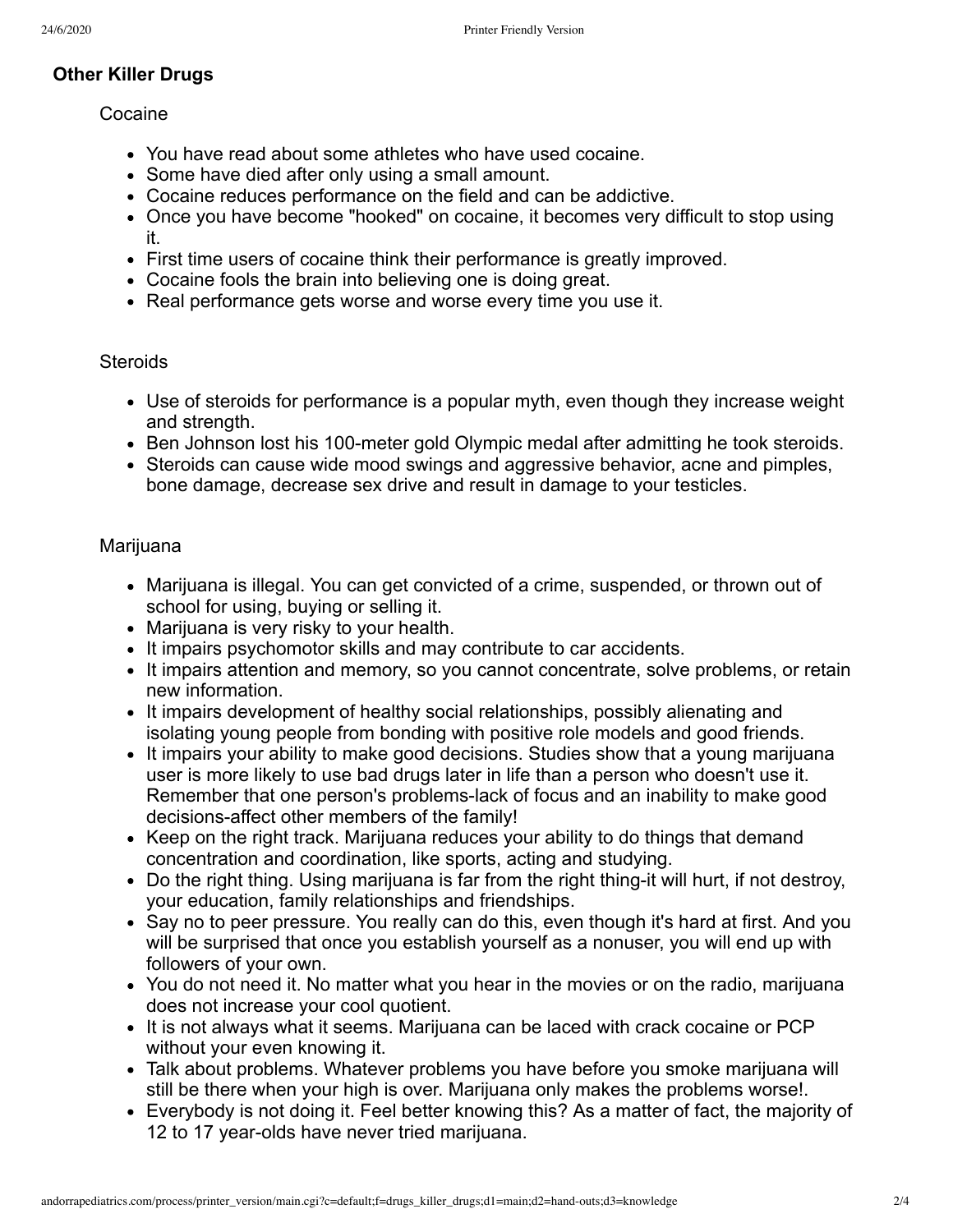#### **Answers To The 8 Most Asked Questions About Drugs**

#### **Is it safe to drive after smoking pot?**

Absolutely not! The short-term effect of pot can last for 24 hours. This means that your coordination, reaction, timing and sight are very poor. Long-term effects can cause damage to your lungs, liver, and sex organs.

#### **What is the best way to resist pressure from friends to take drugs?**

Tell them that "I know what drugs have done to people I have heard about or seen on TV. Drugs are not for me. I have other interests and do not need drugs to have fun."

#### **Which drug is the worst, cocaine or heroin?**

They are both deadly and highly addictive. Cocaine speeds up your heart and makes you hyperactive. Heroin slows you down and makes you kind of lazy. It can give you AIDS if you inject it with a dirty needle.

## **Why do people get drunk from beer and alcohol?**

They drink too much at one time. Everybody has a different tolerance for alcohol depending on his or her physical conditions. Alcohol dulls the reactions of the brain and the nervous system. Heavy drinking reduces sugar in the blood causing dizziness, confusion, and vomiting.

#### **If steroids make you stronger, why should I not use them like other kids my age?**

Steroid (anabolic) use among youth is a growing drug abuse problem. Steroids do increase your weight and muscle strength, but they can be very harmful-especially to young people. They can cause severe acne (pimples), and damage to your heart, kidneys, and sex organs. Steroids will also cause aggressive and violent behavior.

#### **Which is worse, beer, wine, or whiskey?**

All alcoholic beverages are drugs and can be dangerous, addictive, and deadly. One ounce of whiskey contains the same amount of alcohol as one glass of wine or one can of beer.

#### **My sister is pregnant. Will smoking cigarettes hurt her or the baby?**

If your sister smokes daily, chances are she will become a heavy smoker after high school. There is an increased incidence of stillborn death (baby dying before birth) and growth retardation in babies born to mothers who smoked during pregnancy.

## **What happens if my child is at a party that is busted by the police?**